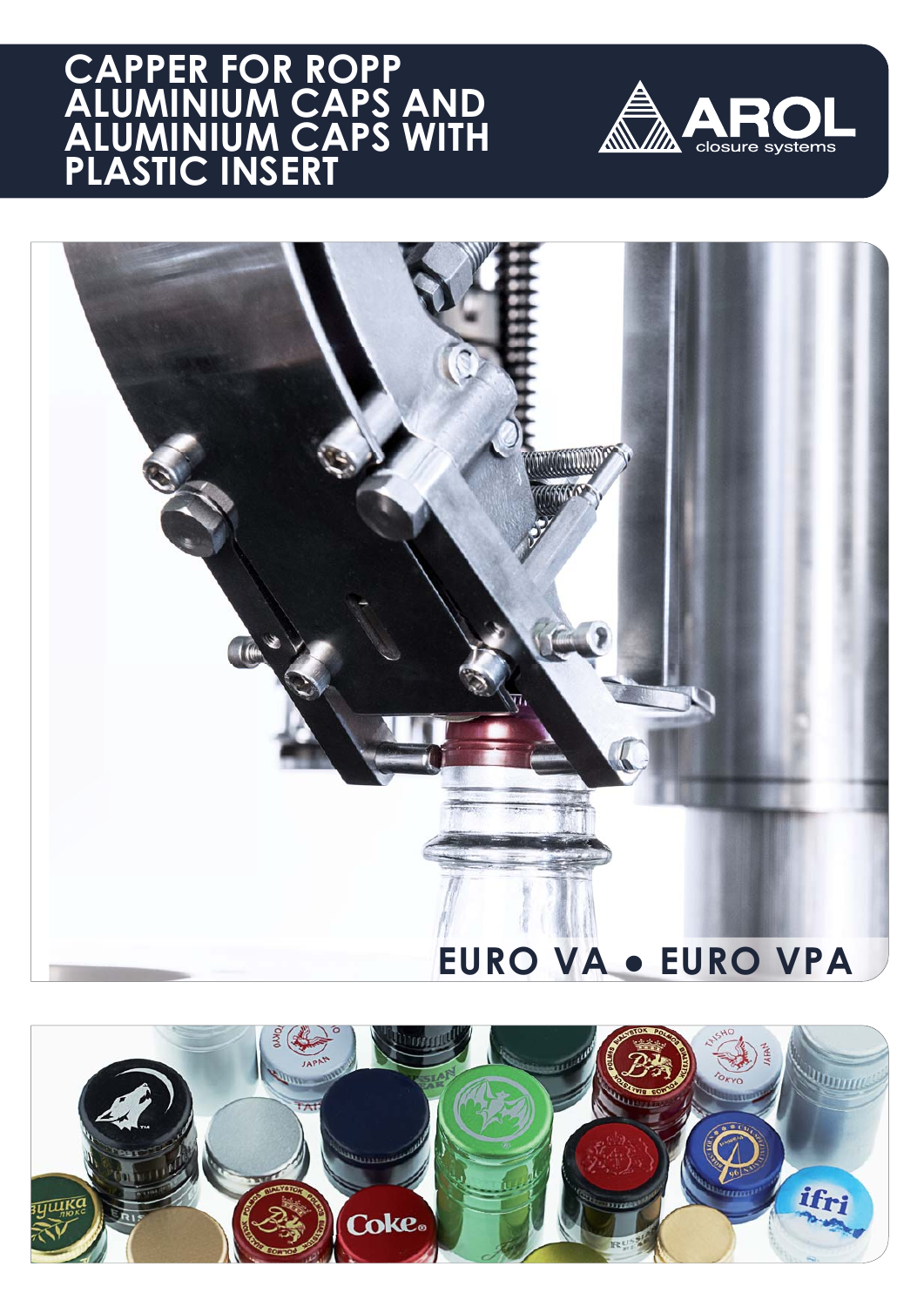

## **CAPPER FOR ROPP ALUMINIUM CAPS AND ALUMINIUM CAPS WITH PLASTIC INSERT**

| <b>SPEED PRODUCTION</b>                   | UP TO 1.200 BPM / 72.000 BPH                                                                                                                                                              |
|-------------------------------------------|-------------------------------------------------------------------------------------------------------------------------------------------------------------------------------------------|
| <b>MAIN MARKET</b>                        | WINE&SPIRITS • BEVERAGE • FOOD                                                                                                                                                            |
| <b>CAPS APPLICATION</b>                   | ROPP ALUMINUM CAPS                                                                                                                                                                        |
| <b>CLOSURE HEADS</b>                      | CAPS THREADING HEADS WITH 4 OR 6 ROLLERS                                                                                                                                                  |
|                                           | <b>VERSIONS</b>                                                                                                                                                                           |
| <b>STANDARD</b>                           | STRUCTURE WITH PAINTED STEEL COMPONENTS. NOT WASHABLE                                                                                                                                     |
| <b>INOX EXTERNAL</b><br>SURFACES (I.E.S.) | EXTERNAL STAINLESS STEEL COMPONENTS. SUITABLE FOR WASHING OF THE CAPPING ZONE                                                                                                             |
| <b>WASHABLE</b>                           | STAINLESS STEEL COMPONENTS. SUITABLE FOR COMPLETE WASHING (THANKS TO GASKETS AND LABYRINTHS)<br>OF THE CORKER                                                                             |
|                                           | <b>OPTIONS</b>                                                                                                                                                                            |
| <b>ON CAPS CHUTE</b>                      | OVERTURNED CAPS AUTOMATIC EJECTOR (A.E.D.) • N2 INJECTION DEVICE • CAPS WASHING • IONIZER/<br>DUST EXTRACTION ON THE CAPS CHUTE . UV LAMP . BOTTLE NECK CLEANING                          |
| <b><i>OUICK FORMAT CHANGE</i></b>         | SORTER (MANUAL OR AUTOMATIC) • CAPS CHUTE • CONTAINERS HANDLING                                                                                                                           |
| <b>OTHER</b>                              | MOTORIZED HEIGHT ADJUSTMENT (STANDARD FOR "FREE STANDING" VERSION) • CENTRALIZED LUBRICATION<br>• MULTIBODY • CAPS ELEVATOR                                                               |
| <b>FT SYSTEM INSPECTIONS</b>              | CAPS INSPECTION BEFORE CAPPING (QT) • CAPS PRESENCE • CORRECT CAPS APPLICATION • FILLING LEVEL CONTROL • QUALITY CONTROL STATION (QCS: REMOVAL TORQUE, FILL LEVEL, WEIGHT, O2, CO2, LEAK) |

**1.** CAPS SORTER • **2.** CAPS CHUTE • **3.** CLOSURE HEADS • **4.** ELECTRICAL BOARD • **5.** SAFETY GUARDS

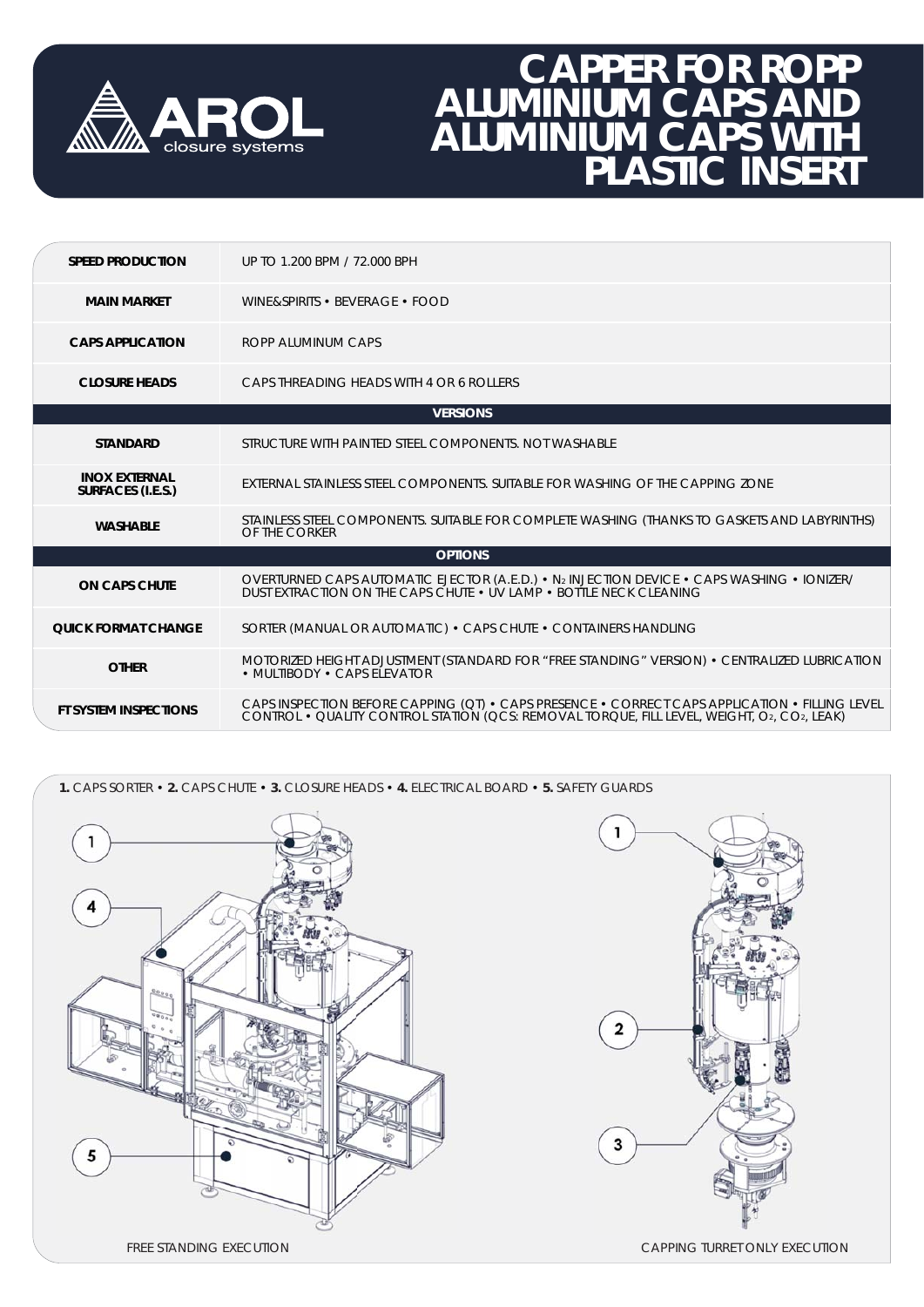# **EURO VA EURO VPA**